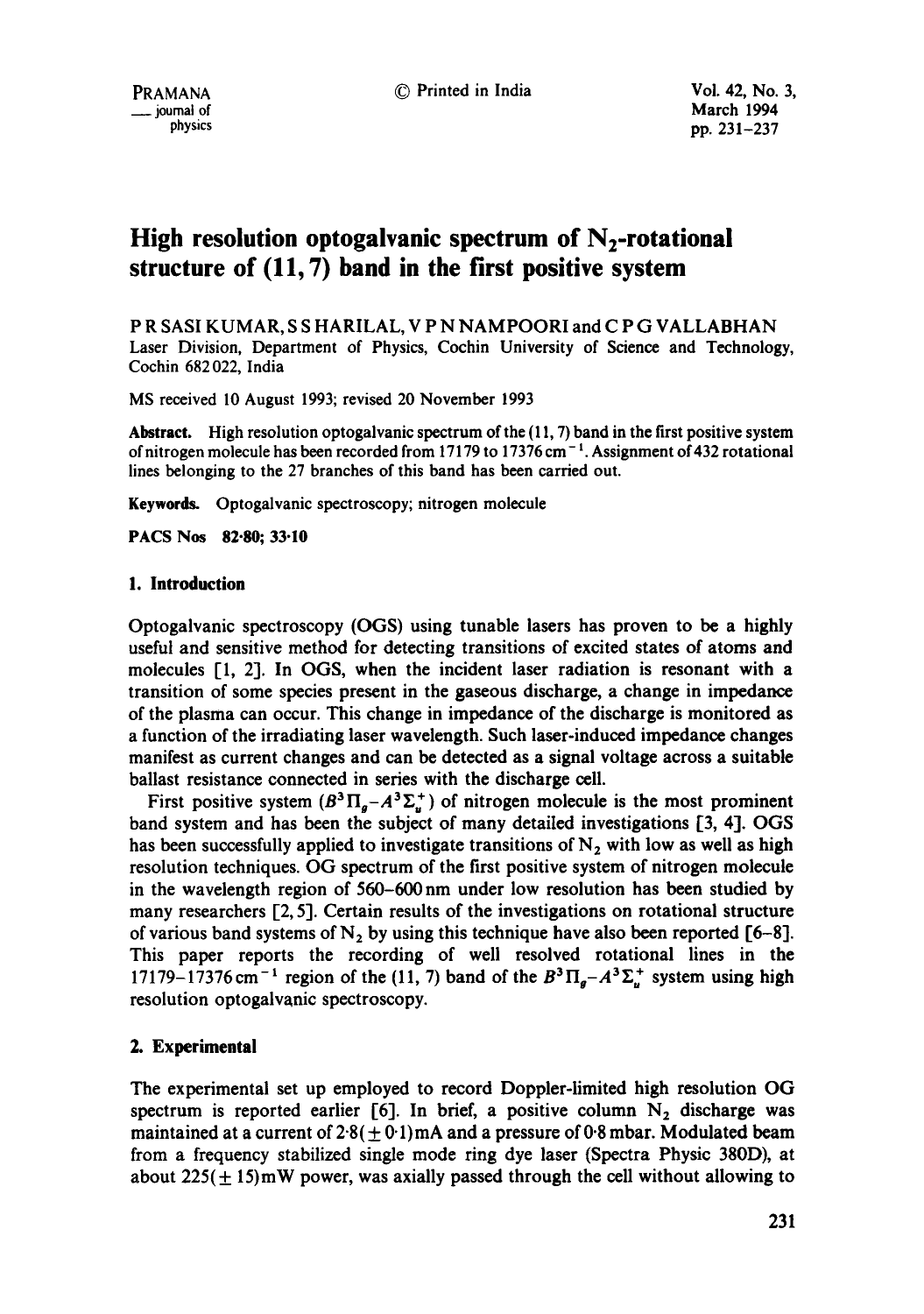

Figure 1. High resolution OG spectrum of some main and satellite lines.

fall on the electrodes. The laser was scanned in steps of 30 GHz, and the OG signal generated was detected using a lock-in amplifier which is interfaced with a computer for data acquisition. Figure 1 shows such a spectrum obtained in a single scan. Effect of variation in intensity of the dye laser on scanning was eliminated by normalizing the OG signal intensity with the photo diode output of the dye laser. The wavelength was measured using a commercial wave meter and the frequency of the measured lines is accurate to  $\pm 0.06$  cm<sup>-1</sup>.

#### 3. Analysis of the OG **spectrum**

The digitized OG spectrum, which is obtained by joining a number of 30 GHz spectra, and the Fortrat parabola of all branches are shown in figure 2. The first positive system of nitrogen molecule, which corresponds to the transition  $B^3\Pi_a-A^3\Sigma_a^+$ , consists of three subsystems namely  ${}^3\Pi_0(F_1)-A^3\Sigma^+_n$ ,  ${}^3\Pi_1(F_2)-A^3\Sigma^+_n$  and  ${}^3\Pi_2(F_3)-A^3\Sigma^+_n$  $A<sup>3</sup>\Sigma<sup>+</sup>$ . These transitions are composed of 27 branches with three main and six satellite branches in each of the subsystems. Details of the energy level diagram and the rotational analysis are discussed in literature [9]. About 648 rotational lines have been observed and 432 of these have been identified as members of the (11, 7) band belonging to all of the 27 branches of the  $B^3\Pi_a-A^3\Sigma_a^+$  system. These are listed in table 1. A few transitions belonging to the (12, 8) band are also observed in this region. The correctness of the J number assignment of rotational line is tested by a number of standard combination relations [9].

In conclusion, optogalvanic spectrum of (11, 7) band of the  $B^3\Pi_{a}-A^3\Sigma_{u}^{+}$  system of  $N_2$  is recorded and J values of rotational lines were assigned in the spectral region from 17179 to  $17376 \text{ cm}^{-1}$ .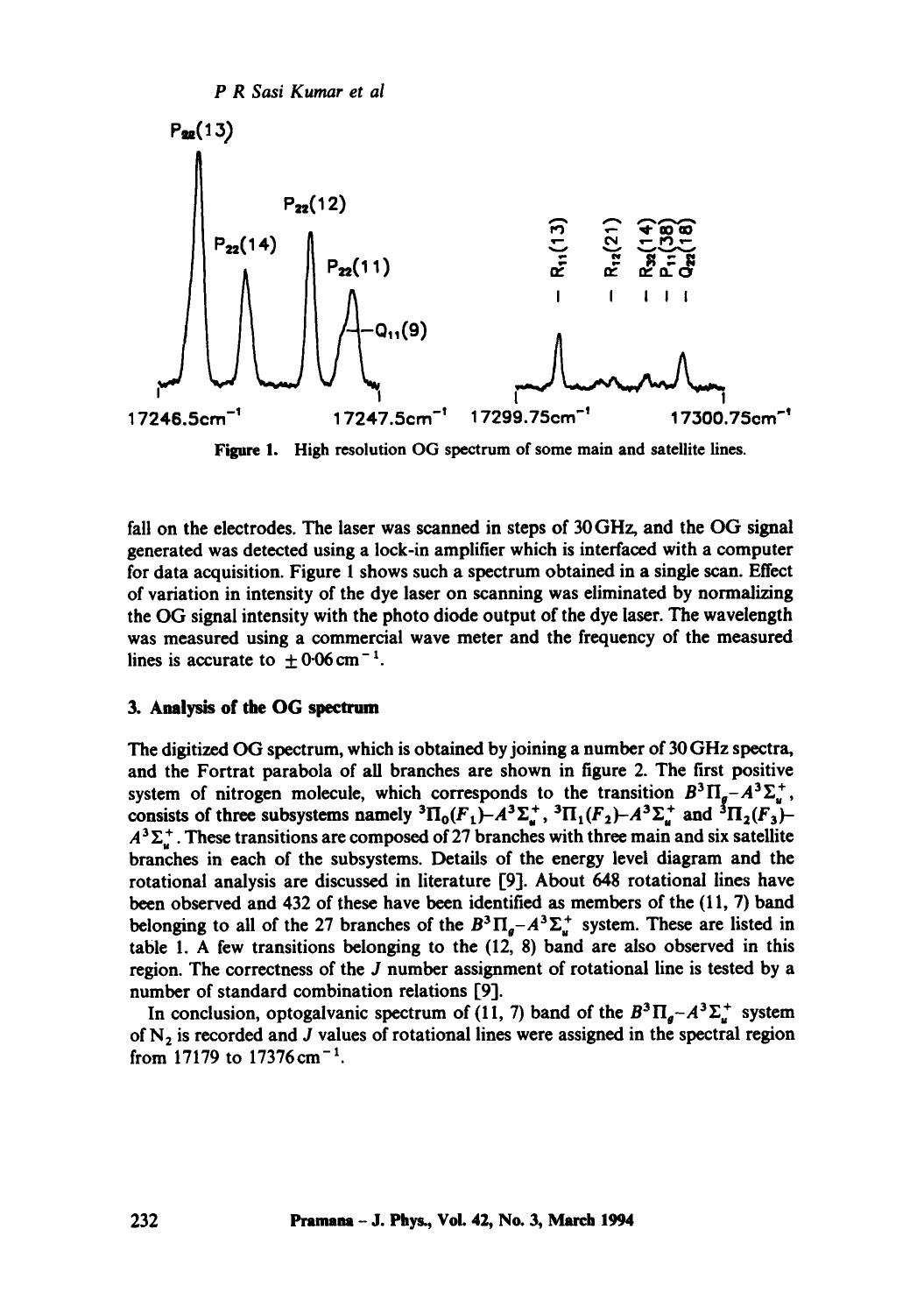

**Pramana - J. Phys., VoL 42, No. 3, March 1994 233**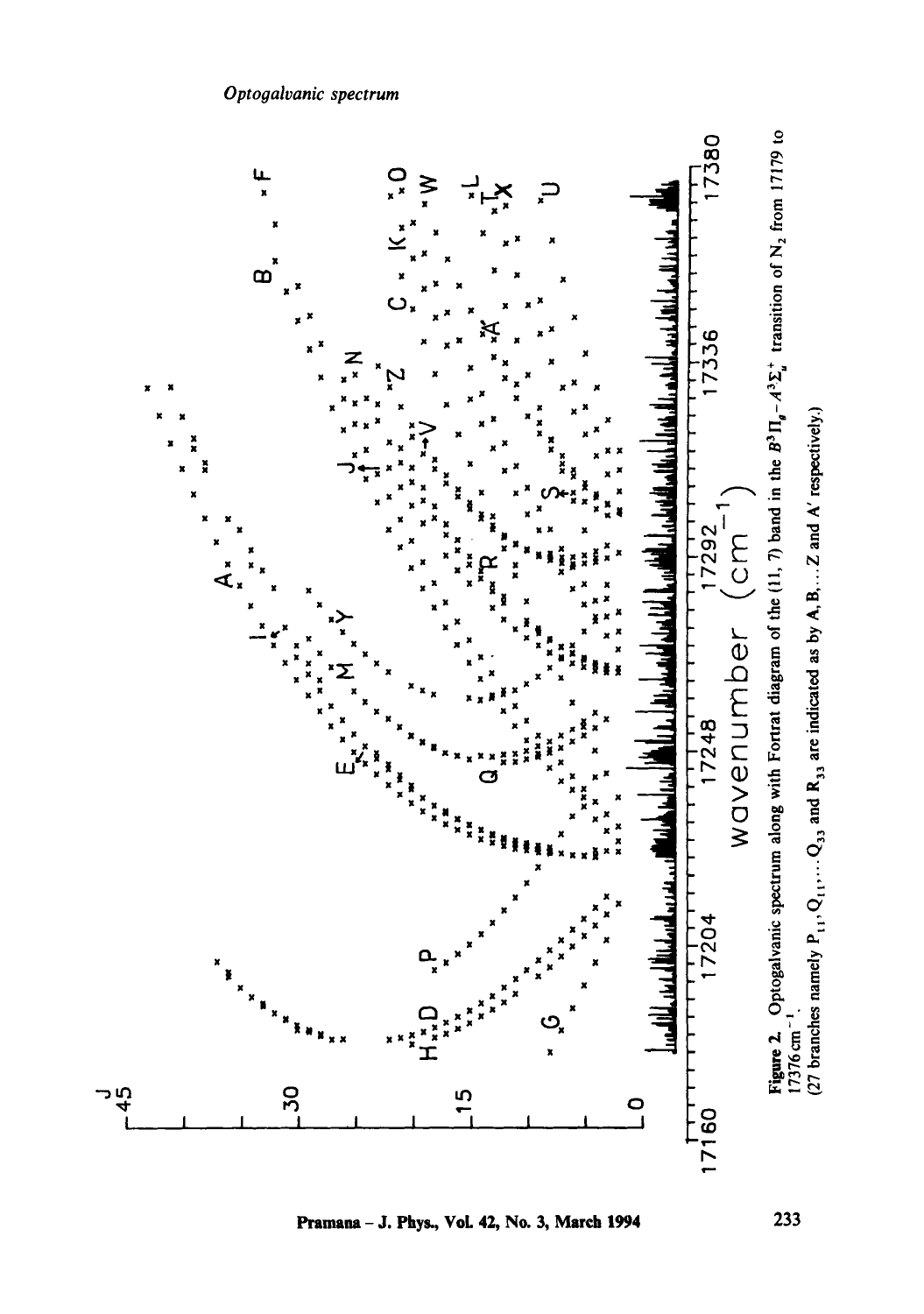*P R Sasi Kumar et al* 

Table 1. Identification of the OG resonances with the rotational transitions of the (11, 7) band of N<sub>2</sub>:  $B^3\Pi_{\mathfrak{g}}-A^3\Sigma_{\mathfrak{u}}^+$  system.

| J                       | $\mathbf{P_{11}}$ | $\mathbf{Q_{11}}$ | $\mathbf{R}_{11}$ | $\boldsymbol{J}$        | $\mathbf{P_{12}}$ | $\mathbf{Q_{12}}$ | $\mathbf{R}_{12}$ |
|-------------------------|-------------------|-------------------|-------------------|-------------------------|-------------------|-------------------|-------------------|
| 2                       |                   | 17227-64          | 17237.57          | $\boldsymbol{2}$        |                   | 17225.24          | 17230-98          |
| 3                       |                   | 17229.97          | 17242.95          | $\overline{\mathbf{3}}$ | 17215.13          | 17225.38          | 17233-72          |
| 4                       | 17224.25          | 17232-65          | 17248.07          | 4                       | 17212-63          | 17225.59          | 17236.59          |
| 5                       | 17224.32          | 17235.50          | 17253-48          | 5                       | 17210-08          |                   | 17239.41          |
| 6                       | 17224.47          | 17239.29          | 17258.96          | 6                       | 17207.66          |                   | 17242.27          |
| 7                       |                   | 17241.17          | 17264.50          | 7                       | 17205.24          |                   | 17245-38          |
| 8                       | 17224.86          | 17244.18          | 17270.15          | 8                       | 17202.94          | 17226.19          | 17248.36          |
| 9                       | 17225.14          | 17247.34          | 17275-85          | 9                       | 17200-67          | 17226.62          | 17251-49          |
| 10                      | 17225.59          | 17250-40          | 1728172           | 10                      | 17198.55          | 17227.19          | 17254.86          |
| 11                      | 17225-89          | 17253.66          | 17287-63          | 11                      | 17196.52          | $17227 - 78$      | 17258.24          |
| 12                      | 17226-52          | 17257.06          | 17293-72          | 12                      | 17194-58          | 17228.39          | 17261.70          |
| 13                      | 17227.32          | 17260-56          | 17299.96          | 13                      | 17192.60          | 17229-25          | 17265.57          |
| 14                      | 17228.09          | 17264-27          | 17306.33          | 14                      | 17191.00          | 17230-24          | 17269-21          |
| 15                      | 17229-20          | 17267.98          | 17312-89          | 15                      | 17189.34          | 17231.36          | 17273.13          |
| 16                      | 17230-24          | 17271.98          | 17319.50          | 16                      | 17187-92          | 17232-65          | 17277.31          |
| 17                      | 17231.51          | 17276-03          | 17326.32          | 17                      | 17186-64          | 17234.10          | $17281 - 51$      |
| 18                      | 17232-90          | 17280-31          | 17333-26          | 18                      | 17185.49          | 17235.74          | 17285-91          |
| 19                      | 17234-48          | 17284-72          | 17340-44          | 19                      | 17184.53          | 17237.50          | 17290-66          |
| 20                      | 17236.31          | 17289-32          | 17347.84          | 20                      | 17183-76          | 17239-41          | 17295-45          |
| 21                      | 17238-27          | 17294-02          | 17355-24          | 21                      | 17183.19          | 17241.51          | 17300-23          |
| 22                      | 17240-35          | 17298.02          |                   | 22                      | 17182-74          | 17243.93          | 17305-41          |
| 23                      | 17242-74          | 17304.11          |                   | 23                      |                   | 17246.29          | 17310-60          |
| 24                      | 17245.19          | 17309-48          |                   | 24                      |                   | 17249-07          | 17316.13          |
| 25                      | 17247.78          | 17314.93          |                   | 25                      |                   | 17251.85          | 17321.88          |
| 26                      | 17250-71          | 17320-58          |                   | 26                      | 17182.85          | 17255-08          | 17327.68          |
| 27                      | 17253-66          | 17325-53          |                   | 27                      |                   | 17258-24          |                   |
| 28                      | 17257.06          | 17332-47          |                   | 28                      | 17184-04          | $17261 - 70$      | 17339.96          |
| 29                      | 17260-56          | 17338.72          |                   | 29                      | 17185-00          | 17265.38          | 17346-25          |
| 30                      | 17264.10          | 17345.16          |                   | 30                      | 17186-08          | 17269-21          | 17352-97          |
| 31                      | 17267.93          | 17351.77          |                   | 31                      | 17187-33          |                   |                   |
| 32                      | 17271.98          | 17358.62          |                   | 32                      | 17188-86          |                   | 17366-89          |
| 33                      | 17276.40          |                   |                   | 33                      | 17190-47          |                   | 17374-03          |
| 34                      | 17280-76          |                   |                   | 34                      | 17192-49          |                   |                   |
| 35                      | 17285.38          |                   |                   | 35                      | 17194-58          |                   |                   |
| 36                      | 17290-18          |                   |                   | 36                      | 17197.09          |                   |                   |
| 37                      | 17295-25          |                   |                   | 37                      | 17200-42          |                   |                   |
| 38                      | 17300-49          |                   |                   |                         |                   |                   |                   |
| 39                      | 17305-99          |                   |                   |                         |                   |                   |                   |
| 40                      | $17311 - 77$      |                   |                   |                         |                   |                   |                   |
| 41                      | 17317-62          |                   |                   |                         |                   |                   |                   |
| 42                      | 17323-82          |                   |                   |                         |                   |                   |                   |
| 43                      | 17330-05          |                   |                   |                         |                   |                   |                   |
| J                       | $P_{13}$          | $Q_{13}$          | $R_{13}$          | J                       | $P_{21}$          | $\mathbf{Q_{21}}$ | $\mathbf{R_{21}}$ |
| $\overline{\mathbf{c}}$ |                   | 17213-55          |                   | $\mathbf{2}$            |                   | 17271.00          | 17279-47          |
| 3                       | 17205.24          | 17211-08          |                   | 3                       | 17265-78          | 17274-08          | 17285.51          |
| 4                       | 17200-21          | 17208-60          | 17224.01          | 4                       | 17266-16          | 17277.41          | 17291.55          |
| 5                       | 17195-05          | 17206.20          | 17224-25          | 5                       | 17266-95          | 17281.00          | 17297.90          |

*Continued*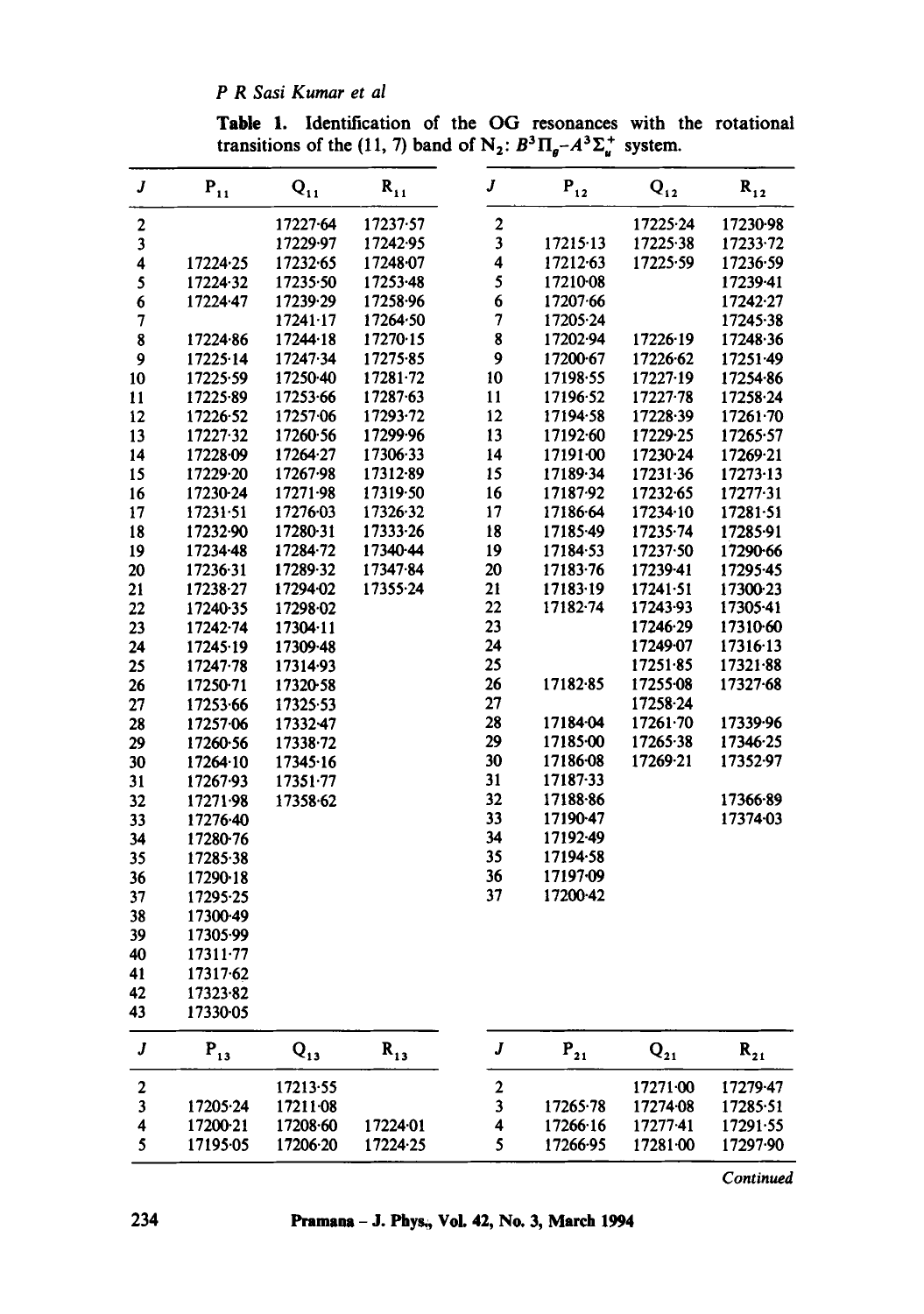*Optooalvanic spectrum* 

| J                        | $\mathbf{P_{13}}$ | $Q_{13}$ | $R_{13}$     | J                       | $\mathbf{P_{21}}$ | $\mathbf{Q_{21}}$ | $\mathbf{R_{21}}$ |
|--------------------------|-------------------|----------|--------------|-------------------------|-------------------|-------------------|-------------------|
| $\boldsymbol{6}$         | 17189.92          | 17203-83 | 17224-47     | 6                       | 17267-79          | 17284-59          | 17304-46          |
| $\overline{\phantom{a}}$ | 17184.83          | 17201-52 | 17224-86     | $\overline{7}$          | 17268.88          | 17288.43          | 17311.27          |
| 8                        | 17179.85          | 17199-23 | $17225 - 24$ | 8                       | 17270-30          | 17292-55          | 17318-26          |
| 9                        |                   | 17197-09 | 17225-89     | 9                       | 17271-88          | 17297.90          | 17325.53          |
| 10                       |                   |          | 17226-52     | 10                      | 17273.58          | 17301-40          | 17332.97          |
| 11                       |                   | 17193-13 | 17227-09     | 11                      | 17275.59          | 17306-23          | 17340-69          |
| 12                       |                   | 17191.22 | 17228-09     | 12                      | 17277-76          | $17311 - 27$      | 17348.54          |
| 13                       |                   | 17189-59 | 17229-02     | 13                      | 17280-23          | 17316-45          | 17356-63          |
| 14                       |                   | 17187.99 | 17230-18     | 14                      |                   | 17321-88          | 17364.98          |
| 15                       |                   | 17186.48 | 17231.36     | 15                      | 17285.82          | 17327-55          | 17373.52          |
| 16                       |                   | 17185.20 | 17232-65     | 16                      | 17288-79          |                   |                   |
| 17                       |                   | 17184-12 | 17234-48     | 17                      | 17292-17          | 17339-56          |                   |
| 18                       |                   | 17183-19 |              | 18                      |                   | 17345-91          |                   |
| 19                       |                   |          |              | 19                      | 17299.43          | 1735242           |                   |
| 20                       |                   | 17181-65 | 17240-22     | 20                      | 17303-39          | 17359-20          |                   |
| 21                       |                   |          | 17242.58     | 21                      | 17307.58          | 17366-17          |                   |
| 22                       |                   |          | 17244.99     | 22                      | 17311-97          | 17373-39          |                   |
| 23                       |                   |          | 17247.57     | 23                      |                   |                   |                   |
| 24                       |                   |          |              | 24                      | $17321 - 50$      |                   |                   |
| 25                       |                   |          |              | 25                      | 17326-59          |                   |                   |
| 26                       |                   |          |              | 26                      | 17331-98          |                   |                   |
| 27                       |                   | 17182.74 |              |                         |                   |                   |                   |
| 28                       |                   | 17183-70 | 17264-05     |                         |                   |                   |                   |
| 29                       |                   | 17184-53 | $17267 - 79$ |                         |                   |                   |                   |
| 30                       |                   | 17185-00 | 17271.88     |                         |                   |                   |                   |
| 31                       |                   | 17187-47 | 17276-03     |                         |                   |                   |                   |
| 32                       |                   |          |              |                         |                   |                   |                   |
| 33                       |                   | 17191-00 |              |                         |                   |                   |                   |
| 34                       |                   |          | 17290-01     |                         |                   |                   |                   |
| 35                       |                   |          |              |                         |                   |                   |                   |
| 36                       |                   | 17198-14 | 17300-39     |                         |                   |                   |                   |
| 37                       |                   |          |              |                         |                   |                   |                   |
| 38                       |                   |          | $17311 - 49$ |                         |                   |                   |                   |
| 39                       |                   |          | 17316.45     |                         |                   |                   |                   |
| 40                       |                   |          | 17323.56     |                         |                   |                   |                   |
| J                        | $P_{22}$          | $Q_{22}$ | $R_{22}$     | $\pmb{J}$               | $\mathbf{P_{13}}$ | $\mathbf{Q_{23}}$ | $\mathbf{R}_{23}$ |
|                          |                   | 17266.75 | 17275-06     | $\overline{\mathbf{c}}$ |                   |                   | 17265.68          |
| $\frac{2}{3}$            |                   | 17267.31 | 17278.41     | 3                       |                   | 17255-22          | 17266-54          |
| 4                        | $17256 - 74$      | 17267-98 | 17281-89     | $\ddot{\phantom{a}}$    | 17242-05          | 17253.24          | 17267-41          |
|                          | 17254-73          | 17269-08 | 17285-68     | 5                       | 17237-57          | 17251.49          | 17268-59          |
| $\frac{5}{6}$            | 17252-95          | 17270-15 | 17289-52     | 6                       | 17233.31          | 17250-13          | 17270-01          |
| 7                        | $17251 - 49$      | 17271.46 | 17293.68     | 7                       | 17229.25          | 17248.68          | 17271.60          |

Table 1. *Continued* 

**Pramna - J. Phys., VoL 42, No. 3, March 1994** 

9 17221.71 17246.69

8 17225.38 17247.57 17273.41<br>9 17221.71 17246.69 17275.30

10 17218"23 17246"10 17277"57 11 17214"93 17245.54 17279"99 12 17211"99 17245"38 17282.80

8 17250-13 17272-96 17298-09<br>9 17249-07 17274-73 17302-67 17249-07 17274-73 17302-67<br>17248-03 17276-74 17307-42 10 17248-03 17276-74 17307-42<br>11 17247-39 17312-41 11 17247.39 17312.41<br>12 17247.19 17281.40 17317.58

12 17247.19

235

*Continued*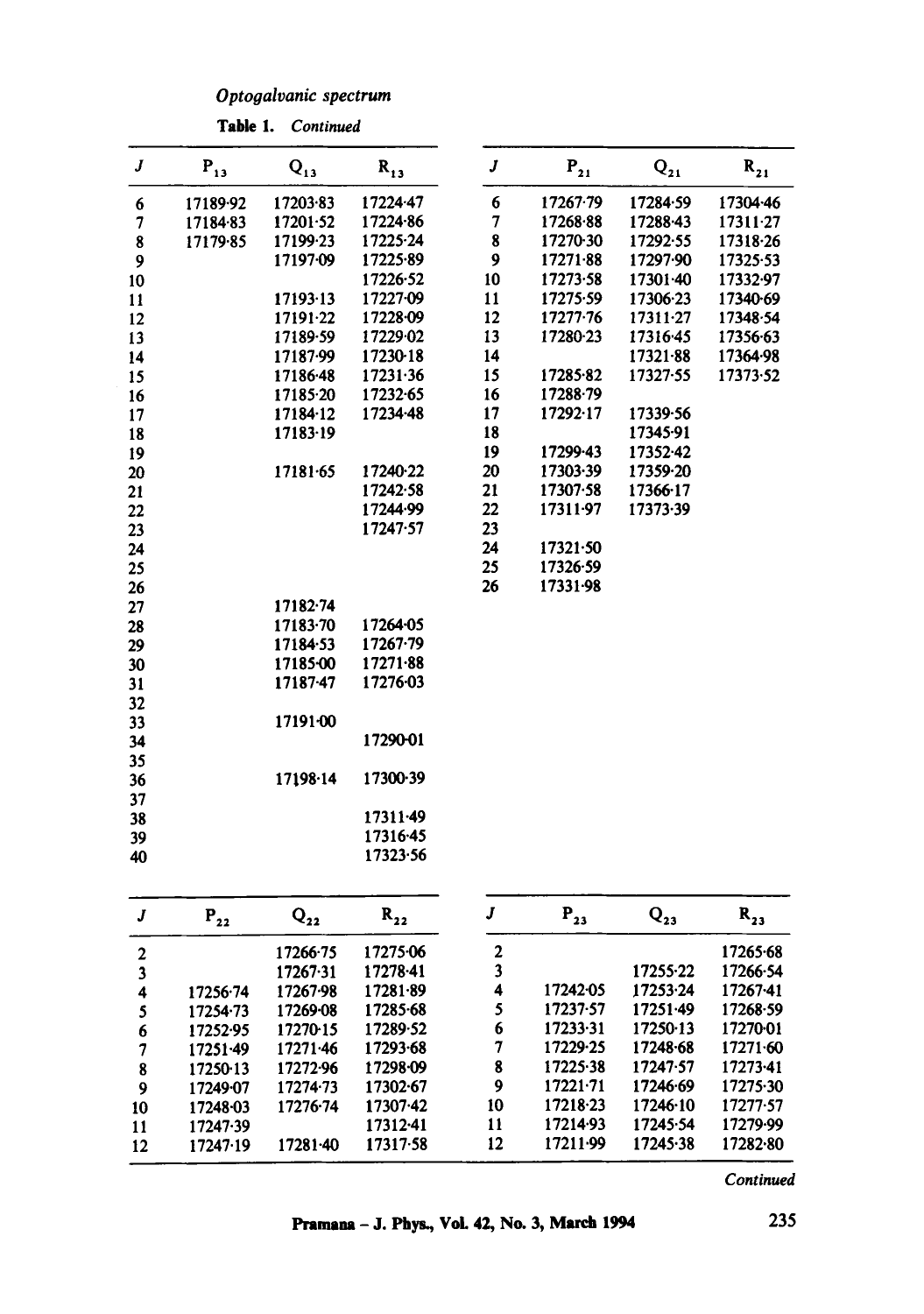*P R Sasi Kumar et al* 

|             | Table 1.                   | Continued         |                            |                         |                          |                          |                   |
|-------------|----------------------------|-------------------|----------------------------|-------------------------|--------------------------|--------------------------|-------------------|
| J           | $\mathbf{P}_{\mathbf{22}}$ | $\mathbf{Q_{22}}$ | $\mathbf{R}_{\mathbf{22}}$ | $\boldsymbol{J}$        | $P_{23}$                 | $Q_{23}$                 | $R_{23}$          |
| 13          | 17246-69                   | 17284-08          | 17323-06                   | 13                      | 17209-22                 |                          | 17285.59          |
| 14          | 17246.89                   | 17286.92          | 17328-73                   | 14                      | 17206.59                 |                          | 17288.61          |
| 15          |                            | 17290-11          | 17334.62                   | 15                      | 17204-26                 | 17246.10                 | 17291.98          |
| 16          |                            | 17293-30          | 17340.73                   | 16                      | $17202 \cdot 11$         | 17246.89                 | 17295.62          |
| 17          |                            | 17296-83          | 17347.07                   | 17                      | 17200-21                 | 17247.57                 | 17299-21          |
| 18          | 17248-99                   | 17300-59          | 17353-61                   | 18                      | 17198.55                 | 17248.68                 | 17303-21          |
| 19          | 17250-01                   | 17304.56          | 17360.34                   | 19                      |                          | 17250-13                 | 17307-49          |
| 20          | 17251-43                   | 17308-75          | 17367.37                   | 20                      |                          | 17251-49                 | 17311-97          |
| 21          |                            | 17313-17          | 17374.56                   | 21                      |                          | 17253-48                 | 17316.45          |
| 22          |                            | 17317.80          |                            | 22                      |                          | 17255-35                 |                   |
| 23          | 17256.98                   | 17322.65          |                            | 23                      |                          |                          | 17326.38          |
| 24          | 17259.14                   | 17327-75          |                            |                         |                          |                          |                   |
| 25          | 17261.50                   | 17333-05          |                            |                         |                          |                          |                   |
| 26          |                            |                   |                            |                         |                          |                          |                   |
| 27          | 17266-95                   |                   |                            |                         |                          |                          |                   |
| 28          | 17270-15                   |                   |                            |                         |                          |                          |                   |
| 29          | 17273-41                   |                   |                            |                         |                          |                          |                   |
| 30          |                            |                   |                            |                         |                          |                          |                   |
| 31          |                            |                   |                            |                         |                          |                          |                   |
| 32          | 17284.83                   |                   |                            |                         |                          |                          |                   |
| 33          | 17288.79                   |                   |                            |                         |                          |                          |                   |
| 34          | 17293.40                   |                   |                            |                         |                          |                          |                   |
| 35          | 17298-02                   |                   |                            |                         |                          |                          |                   |
| 36          |                            |                   |                            |                         |                          |                          |                   |
| 37          |                            |                   |                            |                         |                          |                          |                   |
| 38          | 17313.17                   |                   |                            |                         |                          |                          |                   |
| 39          | 17318.66                   |                   |                            |                         |                          |                          |                   |
| 40          |                            |                   |                            |                         |                          |                          |                   |
| 41          | 17330-29                   |                   |                            |                         |                          |                          |                   |
| J           | $\mathbf{P_{31}}$          | $\mathbf{Q_{31}}$ | $\mathbf{R}_{31}$          | J                       | $\mathbf{P}_{32}$        | $\mathbf{Q_{32}}$        | $\mathbf{R}_{32}$ |
| $\mathbf 2$ |                            | 17306-67          | 17315-91                   | 2                       |                          | 17302-31                 | 17311-49          |
| 3           | 17301.31                   | 17310-51          | 17322-77                   | $\overline{\mathbf{3}}$ | 17294.39                 | 17303.60                 | 17315-91          |
| 4           | 17302.58                   | 17314.72          | 17330-10                   | 4                       | 17293-08                 | 17305-32                 | 17320-62          |
| 5           | 17304-25                   | 17319.50          | 17337.82                   | 5                       | 17292.17                 | 17307-49                 | 17325.74          |
| 6           | 17306.33                   | 17324-66          | 17345-93                   | 6                       | 17291.81                 | 17309-99                 | 17331-28          |
| 7           |                            | 17330-10          | 17354.43                   | 7                       | 17291.69                 | 17312.89                 |                   |
| 8           |                            | 17335-98          | 17363.23                   | 8                       | 17291.81                 | 17316-13                 | 17343-28          |
| 9           |                            | 17342.16          | 17372-35                   | 9                       | 17292-45                 | 17319.67                 | 17349.80          |
| 10          |                            | 17348.71          |                            | 10                      | 17293-50                 | 17323.56                 |                   |
| 11          |                            | 17355-52          |                            | 11                      | 17294.64                 | 17327-75                 | 17363.75          |
| 12          |                            | 17362.59          |                            | 12                      | 17296-22                 | 17332-27                 | $17371-17$        |
| 13          |                            | 17369.98          |                            | 13                      | 17298.09                 | 17337·10                 |                   |
|             |                            |                   |                            | 14                      | 17300-39                 | 17342.16                 |                   |
|             |                            |                   |                            | 15                      | 17302-67                 | 17347.50                 |                   |
|             |                            |                   |                            | 16                      | 17305-41                 | 17353-12                 |                   |
|             |                            |                   |                            | 17                      | 17308.47                 | 17359-01                 |                   |
|             |                            |                   |                            |                         |                          |                          |                   |
|             |                            |                   |                            |                         |                          |                          |                   |
|             |                            |                   |                            | 18<br>19                | $17311 - 71$<br>17315.19 | $17365 - 11$<br>17371.56 |                   |

**236 Pranmua - J. Phys., VoL 42, No. 3, March 1994**